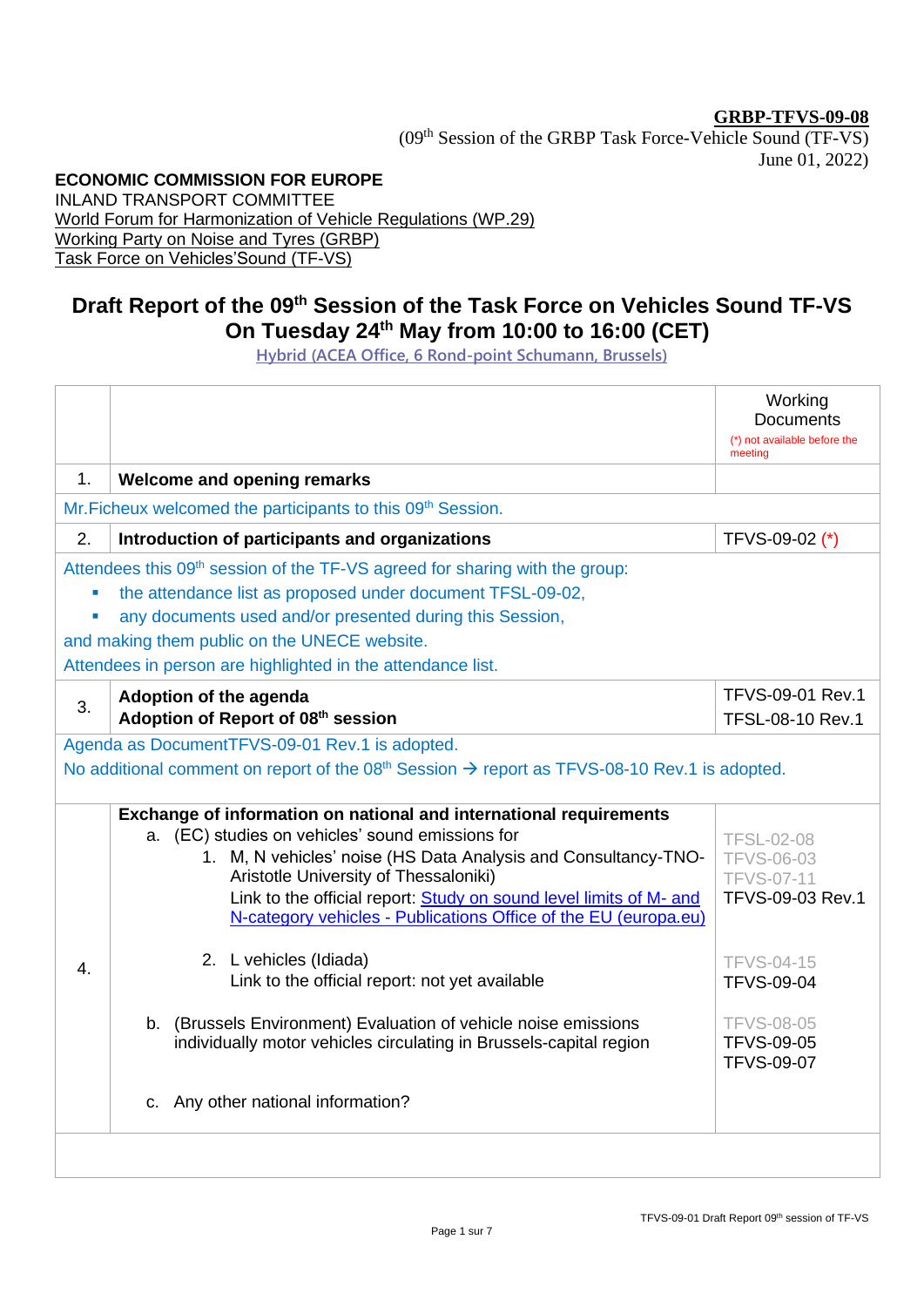### **a.1. (EC) studies on vehicles' sound emissions for M, N vehicles' noise (HS Data Analysis and Consultancy-TNO-Aristotle University of Thessaloniki)**

**Introduction by Mr. Paviotti** who reminded the context of this study on the future developments of the limits for the M & N categories of vehicles.

At least in the EU, there is a framework with 2 political programs: the 'Zero pollution action plan' and the 'Smart & sustainable mobility strategy'.

Noise is recognized as one of the issues due to its impact on human health.

The ambition is to reduce by 30% the chronically disturbed by noise by 2030.

Through this study, they would see from a coherent and complete vision of all the legal instruments that deal with noise, if there is a need to update the limits for the road vehicles. Work is also in progress with the road authorities because of the intersection for this issue between the car manufacturers, the tyre manufacturers, the road authorities.

From the perspective of the health, the aim is to identify the benefit they can reasonably derive from it.

- *Presentation by Mr.Steven* on behalf of the EC consortium → *for details, see document TFVS-09-03 Rev.1*:
	- 1. Introduction
	- 2. Feedback gathering and literature review
	- 3. Testing of vehicle's sound emission values
	- 4. Cost benefit analysis
	- 5. Proposal for phase 4 limit values
	- 6. Discussion about amendments of the measurement method and ASEP requirements

## - *Some of the main topics highlighted during the discussions*

- Chapter 3 Testing of vehicle's sound emission values:
	- o Slide 19: the aim of this slide was 'only' to show if the concerned vehicle is far away or close to the phase 3 limits.
	- o Slide 20:
		- Comparison between different categories of vehicles always difficult and has to be considered carefully.
		- How to be as representative as possible of the real world, of what is really happening in the street? A package of a lot of different things (some of those elements are not covered by regulations) & their relationships have to be considered for a real improvement in the environment  $\rightarrow$  discussions to be continued with ASEP & RD-ASEP.
		- Have also be considered:
			- The power vs. the engine speed
			- Manipulation of vehicles
			- Driving behaviors
			- Scope, aims, obligations & responsibilities for each parties (car manufacturers, drivers, …)
			- What can be covered by regulations
	- $\circ$  Slide 25: conclusion seems not to be appropriated for this kind of vehicle  $\rightarrow$  recommendation for checking again the selected gear/ acceleration (target  $= 2m/s<sup>2</sup>$ )/ Kp. Agreed that margins have to be considered.
	- o Slide 26: in this case for hybrid vehicle,
		- **•** Depth analysis for 'wot' test to be done to clarify what is really coming from the engine and/or from acceleration rate
		- **E** again comment on acceleration which should be below 2m/s<sup>2</sup> according to the test procedure in UN-R51-03

Tests have been done on a 'small' sample of 16 vehicles which helps to draw some general conclusions. Through chapter 5, additional consideration have taken into account before concluding phase 4 proposals.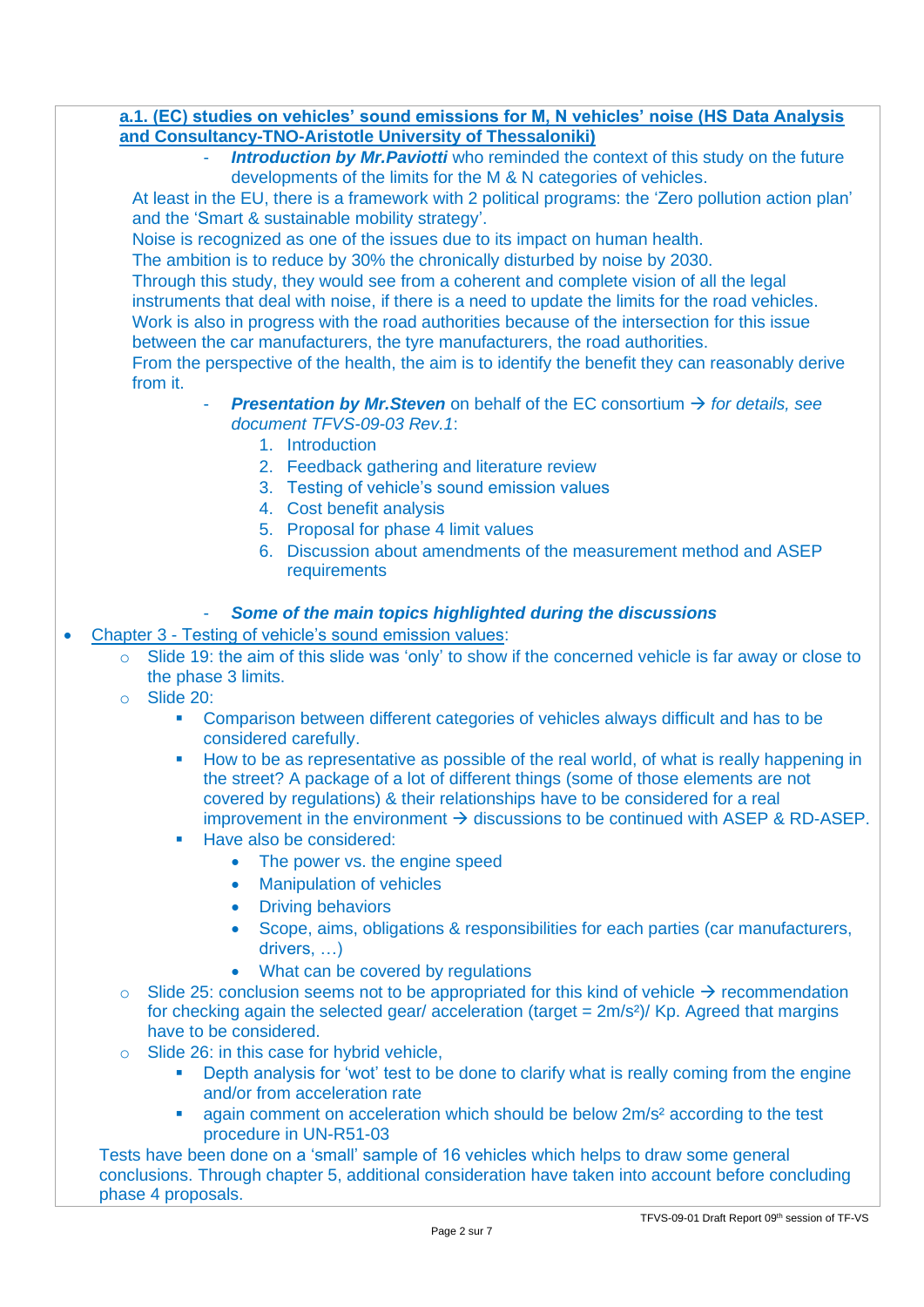According to practical experiences on N1 vehicles of some attendees, the tyre noise remains dominant compared to engine noise as for M1 vehicles.

- o Slide 31: in the part related to the 'Intake orifice & rest', the 'rest part' is the dominant factor.
- $\circ$  Through the sample tested for N3 vehicles, the type of tyre is not such a big issue.
- o It was reminded especially for heavy vehicles that the technical decision related to the measurement procedure was done ~20 years ago to accommodate how the vehicles were really driven in traffic. It was the goal of the new test procedure. Tests for passenger cars and heavy vehicles are different.

M1 vehicles have a wide-open throttle test and a cruise test for the purpose of approximating the partial throttle, which is how they really drive.

Same for heavy commercial vehicles. They really drive more up at the higher engine speeds with decision at that time with full acceleration test for the heavy vehicles.

 $\circ$  §.3.8. of the report - Assessment on L<sub>urban</sub> reduction tests: for N3, it has been reminded for an additional reduction of the noise limit values, the encapsulation which could be a potential solution has to be considered carefully due to its 'non-linear' behavior, impact on the engine temperature, weight, … Even if engines become more silent, technical feasibility has to be taken into account.

#### • Chapter 4 – Cost Benefit analysis:

- o Slide 86:
	- Tyres become the dominant noise source on the vehicle and especially for electric vehicles in the future
	- Additional explanations on scenario F would be helpful to better understand:
		- the link between this proposal (xdB reduction) and the current real situation in the street/market vs. the different phases of the UN-R.



• other available studies as those from Switzerland:

- the size of tyres considered
- tyres performances to be considered together, especially for noise & rolling resistance – priority between noise &  $CO<sub>2</sub>$ ?
- the technical feasibility
- the reference to be used for the reduction of additional dB
- the time frame which has to be realistic at least for the manufacturing time of tyres molds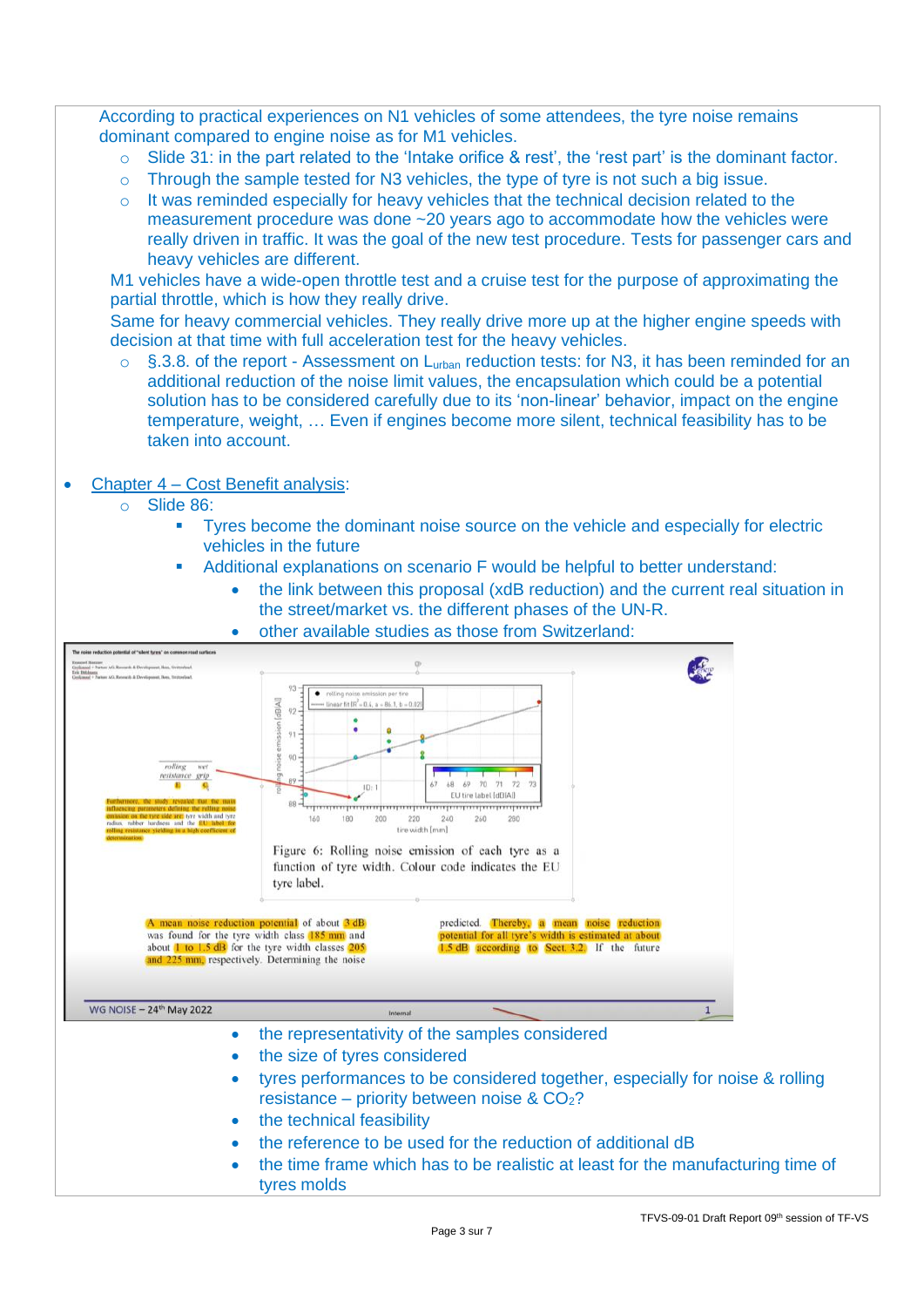- the tyres market penetration rate for new vehicles and also for vehicles already on the market with its impact on the  $L_{DEN}$
- lifetime of tyres including its variation due to different events as the use of winter tyres in some European countries (life time of usual tyres ~6-8 years instead of 3-4 years), development of homeworking reducing the use of vehicles, … to be considered
- impact of the variation of the current traffic fleet with introduction of electric vehicles
- It was reminded that in this study, we have hypothetical scenarios with presentation of the different potential options for health benefits from decreasing noise to inform policymakers which directions can be investigated to achieve realistic and measurable limits.
- **•** In a 1<sup>st</sup> approach, tyre road noise is dominant and at least for M1 vehicles, tyre noise has to be considered before tightening limits on vehicles
- Several attendees highlighted the need to really be realistic regarding the different possible options

#### • Chapter 5 – Proposal for Phase 4 limit values:

- It has been reminded for vehicles N2 & N3 that
	- the split in the classification at 135kW was a compromise between Europe (nothing below 135kW) and Asia (a lot of vehicles around 135kW). To keep in mind and to be considered for phase 4.
	- Limit values of N2 cannot be used for N3 because the engine target conditions are different during type-approval.
	- When one vehicle from RDW database is analyzed, we have to keep in mind that this vehicle is covering a lot of variants according to the customer's request. For any proposal related to the reduction of the limit values, all the different variants (including different number of axles) have to be considered to fulfil the regulation.

Wide HCV variety of specification to fit under the TA categories (need for appropriate margin to TA limit values):

- [https://unece.org/DAM/trans/doc/2011/wp29grb/ECE-TRANS-WP29-GRB-53](https://unece.org/DAM/trans/doc/2011/wp29grb/ECE-TRANS-WP29-GRB-53-inf17e.pdf) [inf17e.pdf](https://unece.org/DAM/trans/doc/2011/wp29grb/ECE-TRANS-WP29-GRB-53-inf17e.pdf) (slide 19)

## HCV tyre sound emission dispersion/ variability, see presentations at GRBP:

- [https://unece.org/DAM/trans/doc/2010/wp29grb/ECE-TRANS-WP29-GRB-51](https://unece.org/DAM/trans/doc/2010/wp29grb/ECE-TRANS-WP29-GRB-51-inf20e.pdf) [inf20e.pdf](https://unece.org/DAM/trans/doc/2010/wp29grb/ECE-TRANS-WP29-GRB-51-inf20e.pdf)
- [https://unece.org/DAM/trans/doc/2010/wp29grb/ECE-TRANS-WP29-GRB-51](https://unece.org/DAM/trans/doc/2010/wp29grb/ECE-TRANS-WP29-GRB-51-inf13e.pdf) [inf13e.pdf](https://unece.org/DAM/trans/doc/2010/wp29grb/ECE-TRANS-WP29-GRB-51-inf13e.pdf)
- o For the database analysis, the difference has been done between electric, hybrid and Ice vehicles. Electric vehicles and other specific vehicles have been disregarded accordingly.
- Chapter 6 Discussions about amendments of the measurement method & ASEP requirements:
	- o Slide 150: interpretation of this slide to be checked because  $n_{\text{Max}}$  limitation is a curve that is affecting only extreme low powered vehicles because they exceeded a rated engine speed. That was on request of Japan because of difficulties in the introduction of autonomous driving vehicles with PMR around 20 to 25 which always exceed rated engine speed.
	- It is important to understand and consider the background of previous decisions/requirements done in the current regulation, and this in taking into account acceleration, torque effect, electric/hybrid/ICE vehicles, tyres, sum of power of the combustion engine and the electric engine, power to mass ratio, …
	- o A lot of improvements to the current UN Regulation through 6 Supplements have already been done in UN-R51-03 (the backfire issue, the inclusion of sound enhancement systems, redefinition of control range, GRB-68-03 to decide that ASEP at the moment is only tested at full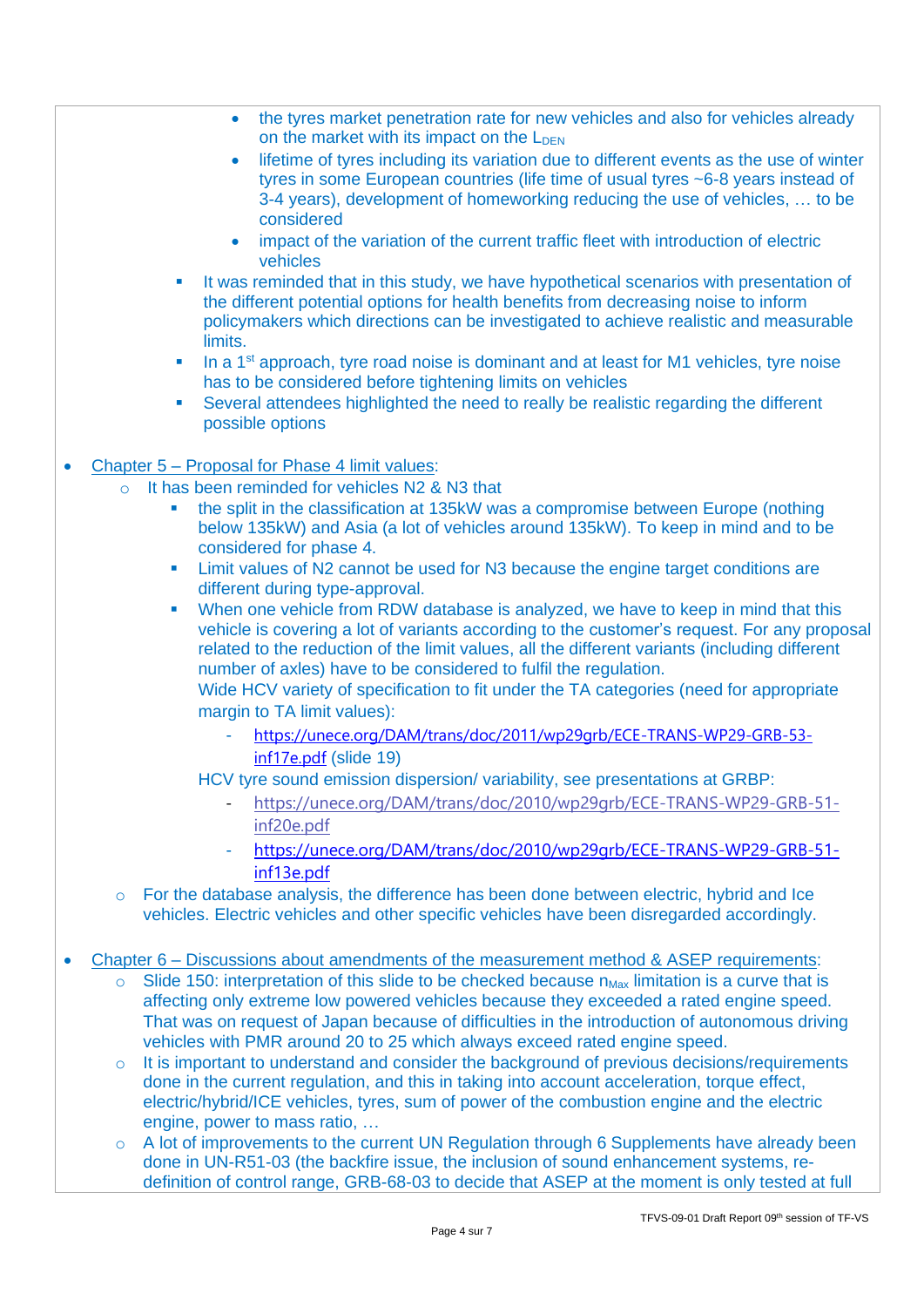throttle to also cover partial load) and step per step there is a margin for further improvements. Improvements are continuing and for that in addition to industry works, active participation from all Contracting Parties (including European Member States) is also needed.

- o These 6 supplements to UN-R51-03 have not yet been transposed to the (EU) Regulation and should be introduced as fast as possible in (EU) Regulation 540/2014 with maybe some fine tuning.
- $\circ$  Electrification is coming and will change the game. This part has also to be considered for the future.
- o Regarding the context of this study from the EC, it has been reminded:
	- This was a general study entrusted to an independent consultant for providing any recommendations in the scope of this study
	- Debates at international level are important. The decision through the EU legislative procedure depends not only on the availability of technical findings or some new advancement, but also on other parameters such as the political willingness, the timeless for the amendment to be brought forward, and not only at EC level but also as much as possible to be aligned at international level.
	- Onsite checks, driving behaviors, European END, authorities in charge of the roads, local authorities (fleet management) have also to be considered when we talk about single events.

The chair thanked especially Mr.Stevens for accurate and good presentation, as well as all the participants for the intensive discussions. He also reminded that this TF-VS group is the right place for any discussion, better understanding, sharing of opinions and/or proposals and so on.

*Conclusions: please feel free for sharing any additional questions (in advance if possible) or comments, then it will be possible to come back to this topic during the next Session of this TF-VS in July.*

**a.2. (EC) studies on vehicles' sound emissions for L vehicles (Idiada)** 

**Presentation by Mr. Garcia** from Idiada on behalf of the EC consortium → *for details, see document TFVS-09-04*:

- 1. Estimate of L-categories fleet representativeness in sound emission
	- a. Feedback gathering questionnaire
	- b. Literature review
- 2. Verification of Sound level limits
	- a. Vehicle selection
	- b. Vehicle testing
- 3. Noise source ranking tests (NSR)
- 4. Cost-Benefit analysis
- 5. Proposal for sound emission limit values

Due to the lack of time, only chapters 1, 2, 3 have been presented in detail + Slide 58 with conclusion.

The different scenarios:

- A. Only reduction of tampering (0, 5 or 25% of illegal exhaust systems)
- B. Combination of anti-tampering actions + 2dB reduction
- C. Anti-tampering + 4dB reduction
- D. Anti-tampering plus 2 + 2dB delayed in time (in 2-steps)

'Unfeasible region' because of 2 reasons:

- 1. Technical: not possible more than 3dB, and
- 2. Cost too high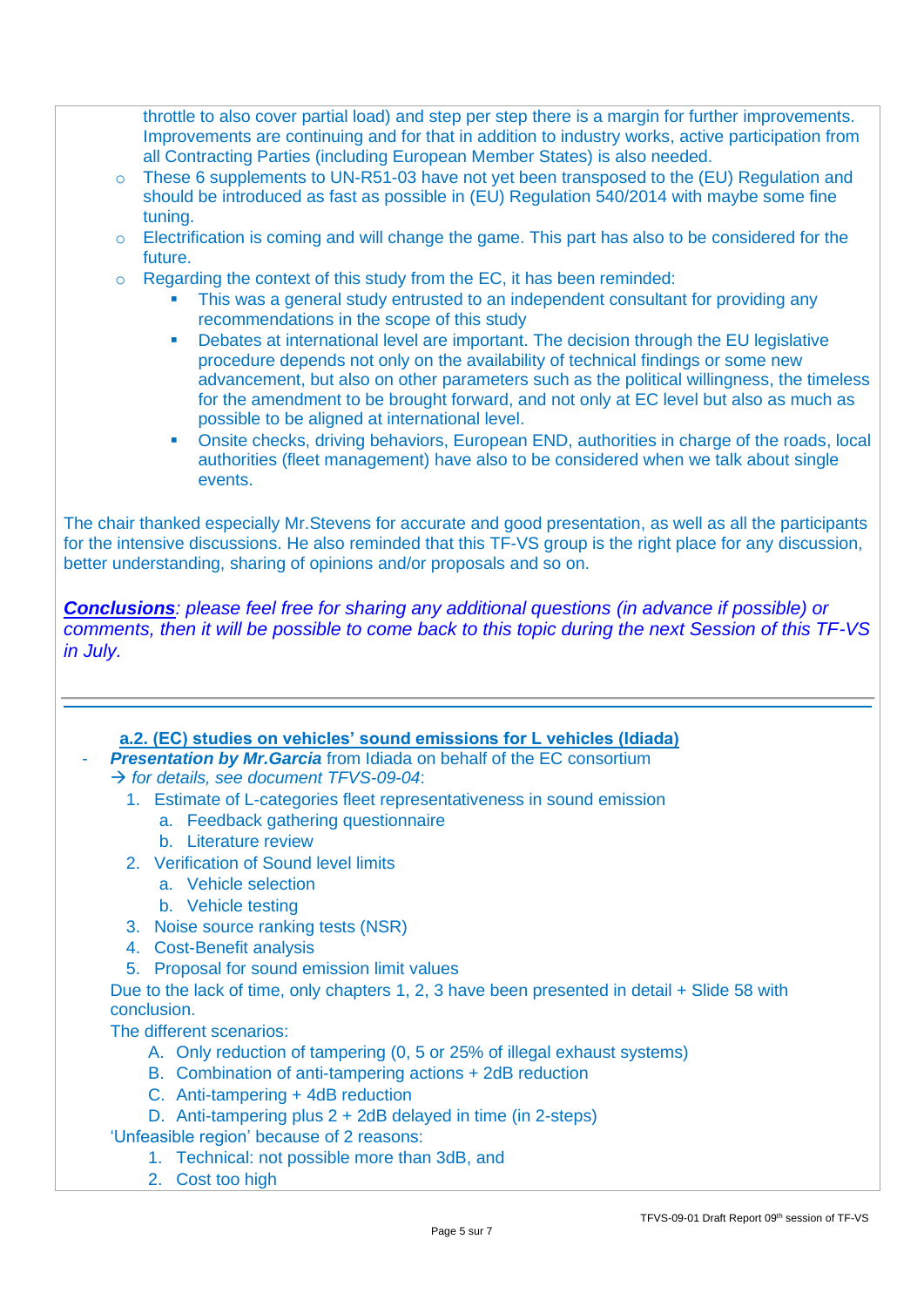With very short words, more than 2dB is a technical feasibility limit.

The challenge is selecting what we want to achieve: either very effective but with low benefit, or something less effective but with higher benefit. Decision on strategy will have to be done by MS.

### - *Some of the main topics highlighted during the discussions*:

- o Slide 58:
	- **•** from comparison between scenarios D & B, the cost benefit ratios are similar. Does it mean that -4dB has the same CBA that -2dB?
		- Scenario D is a 2-steps reduction with higher costs and higher benefits.

Relatively same ratios, but in scenario D much more uncertainties for both costs & benefits. From comparison between scenarios D & C, the 2-years of additional lead time changes the cost benefit completely.

The scenario C would be mush more difficult to achieve, because technically doing such a project in a such quick step and in a short time would involve very high initial costs, and that without the benefit from the gradual introduction of the -2dB.

- The report is finished but needs to be transposed into EC format. It should be available by the end of May/beginning of June.
- **·** This study confirms the need to address tampering issues with regards to motorcycle's noise as an urgency.

This topic could be done through the (EU) Regulation 2018/858 with the Forum in charge of the Market Surveillance and some of the dedicated subgroup meetings.

This issue could be addressed in September in this Forum in the front to all the authorities to start discussions and see possibilities on how the enforcement can be brought out. This should be a joint action together DG/GROW-DG/ENV and also DG/MOVE. PTI is important for preventing tampering.

Even if usually tampering issues are coming mainly from after-market, vehicles manufacturers can do more or less nothing and the market surveillance potential issues and limitations, the idea would be to just start the discussion at Forum in September and see possibilities on how to bring about enforcement.

*Conclusions: next meeting TFVS-10 in July 2022 will start with this topic to come back to the presentation especially for Chapters 4 & 5 (not presented during this session due to the lack of time), and any additional comments & questions.*

- **b. (Brussels Environment) Evaluation of vehicle noise emissions individually motor vehicles circulating in Brussels-capital region** From document TFVS-09-05, presentation by Mr.Benoit FAUVILLE who is working on the environmental issues as noise analyst in the Noise Department of Brussels Environment. Some of the main topics highlighted during the discussions: - Additional tests are needed and planned especially for motorbikes and trucks to be more representative. Accurate analysis was possible with collection of various data as age, type of propulsion, … from the registration plate (only Belgium plates) with the support of the federal public transport service. Mismatch between different study vs. real world is helpful to show that only pressure on vehicle is not enough. In parallel it has to be considered the use of the vehicle, manipulation, etc. with a potential penalty such as a fine.
	- Suggestion done for future tests to also consider the tyres and especially their width which could explain what has been observed for electric vehicles and trucks.
	- Other important points: Tests presented have been measured at 5m instead of 7,5m in the Regulations, and on wet surface.